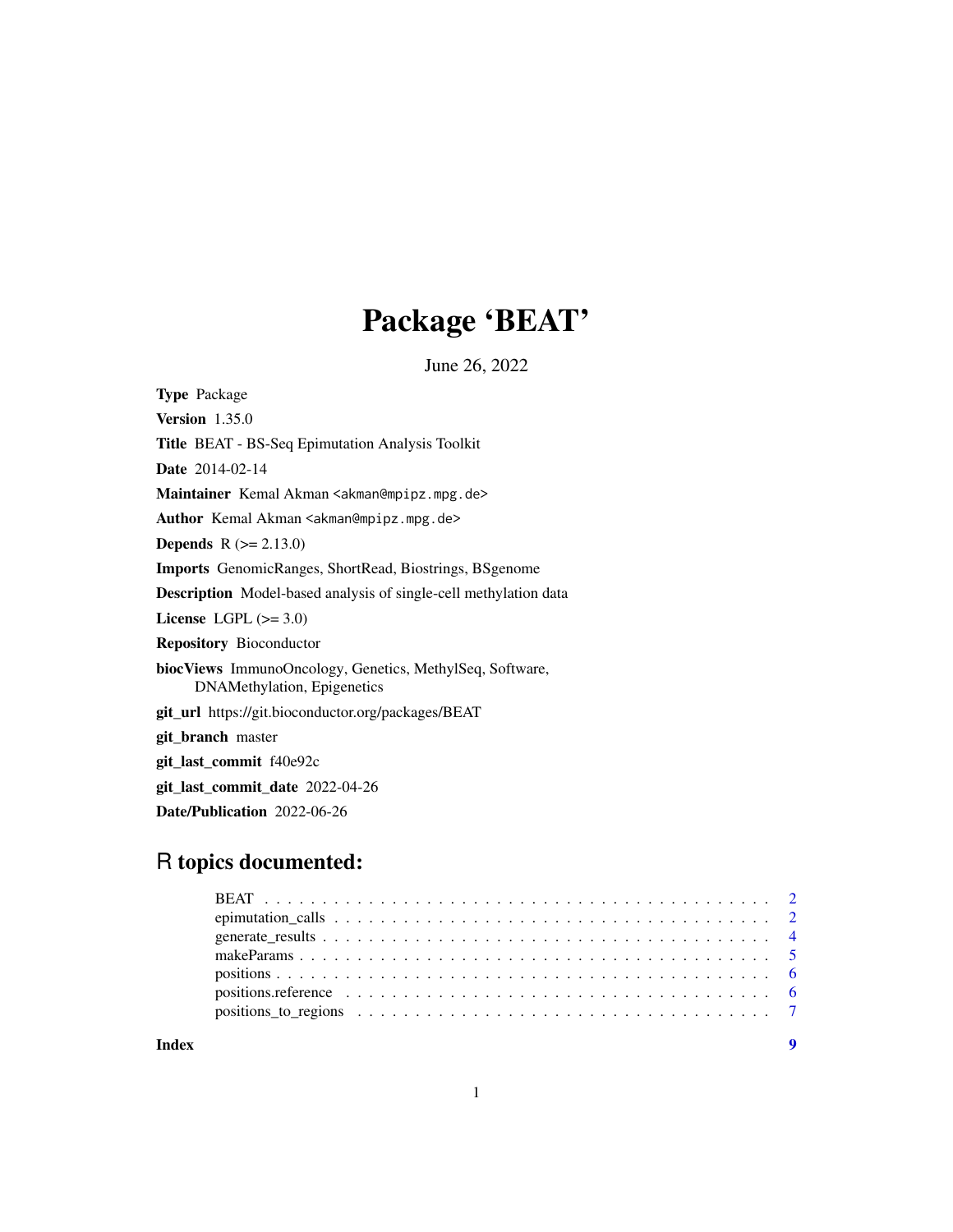#### <span id="page-1-0"></span>Description

Modelling, data preparation and analysis of BS-Seq derived, region-based epimutation data

#### Details

| Package:    | <b>BEAT</b> - Rpackage           |
|-------------|----------------------------------|
| Type:       | Package                          |
| Version:    | 0.99.1                           |
| Date:       | $2013 - 01 - 10$                 |
| License:    | LGPL version 3 or later          |
| Maintainer: | Kemal Akman, akmank@mpipz.mpg.de |

epimutation\_calls *Returns epimutation rates and sites.*

#### Description

Returns epimutation rates per genome and per genomic feature, as well as individual genomic sites at which epimutations were called.

#### Usage

```
epimutation_calls(params, outputPath = getwd())
```
#### Arguments

| params     | BEAT parameter object.                                                                       |
|------------|----------------------------------------------------------------------------------------------|
| outputPath | Path to which output files will be written, the default is the current working<br>directory. |

#### Format

Necessary function arguments are passed via a BEAT parameter object, which includes working path, sample names, reference sample name, model parameters and region sizes.

params Parameter object created by calling [makeParams](#page-4-1).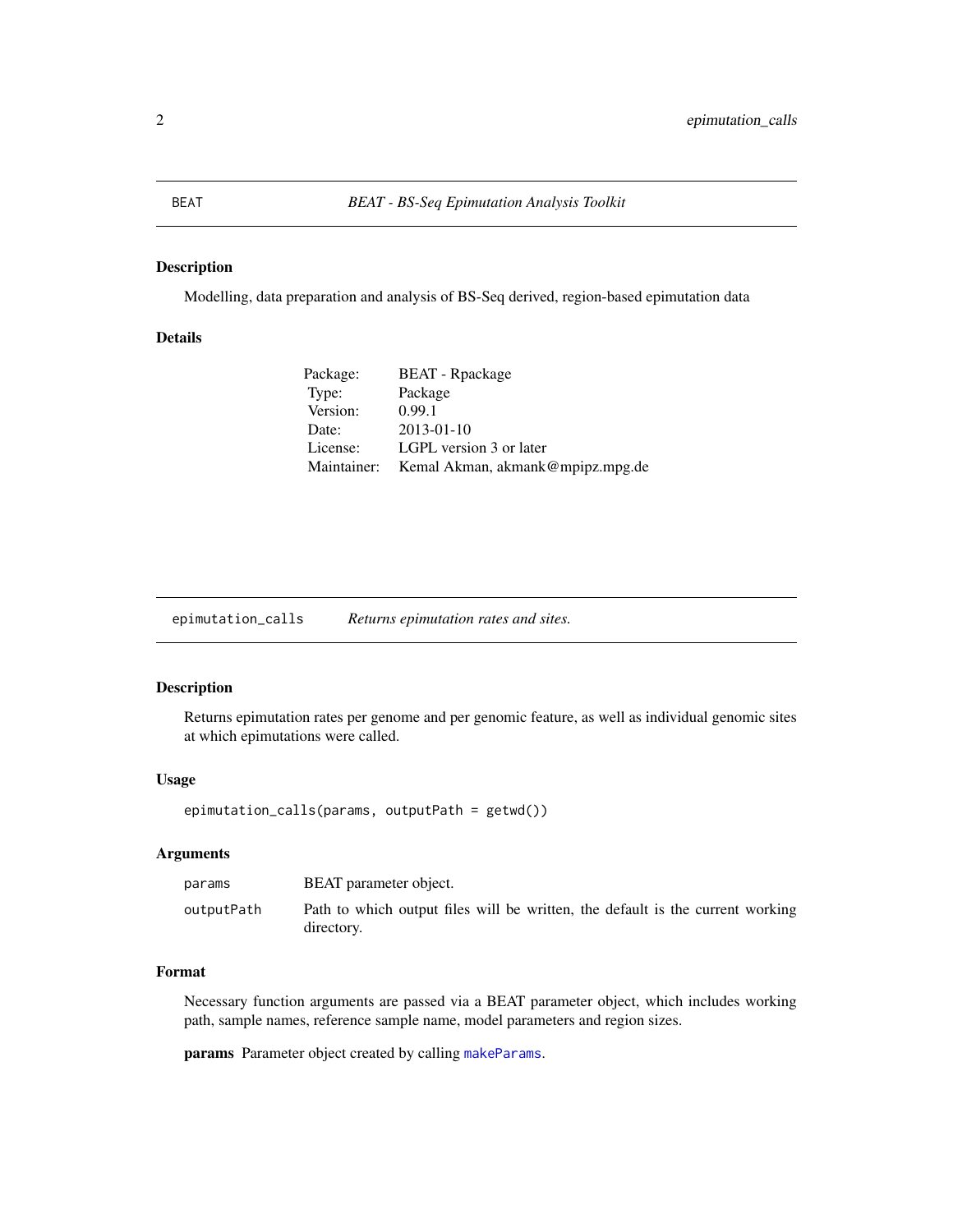#### Value

The function epimutation\_calls returns :

| resultsList  | A list is returned consisting of the two data frames meth Sites and demeth Sites.<br>meth Sites contains all regions at which methylating epimutations were observed,<br>while demeth Sites contains all sites at which demethylating epimutations were<br>observed. Each data frame describes the genomic regions covered by the given<br>sample and the reference sample using the columns: 'chr' (chromosome), 'start'<br>(starting position), 'stop' (last position), 'meth' (methylated counts), 'unmeth'<br>(unmethylatd counts) and 'epimutation_call_test' (epimutation call, 1 for methy-<br>lating epimutation and \$-1\$ for demethylating epimutation). |
|--------------|---------------------------------------------------------------------------------------------------------------------------------------------------------------------------------------------------------------------------------------------------------------------------------------------------------------------------------------------------------------------------------------------------------------------------------------------------------------------------------------------------------------------------------------------------------------------------------------------------------------------------------------------------------------------|
| methEpicalls | For each single-cell sample, a meth Epicalls. RD at a object is saved in the working<br>directory, which is a data frame of all sites at which methylating epimutations<br>were observed, consisting of the columns: chr, pos, endpos, meth, unmeth and<br>methstate.                                                                                                                                                                                                                                                                                                                                                                                               |
|              | demethEpicalls For each single-cell sample, a demethEpicalls.RData object is saved in the work-<br>ing directory, which is a data frame of all sites at which demethylating epimuta-                                                                                                                                                                                                                                                                                                                                                                                                                                                                                |

tions were observed, consisting of the columns: chr, pos, endpos, meth, unmeth

#### Author(s)

Kemal Akman <akmank@mpipz.mpg.de>

and methstate.

#### See Also

See also [makeParams](#page-4-1).

#### Examples

```
# Local working directory
localpath <- system.file('extdata', package = 'BEAT')
# Names of samples, expected filenames are e.g. reference.positions.csv
sampNames <- c("reference", "sample")
# Empirical BS-conversion rates, e.g. estimated from non-CpG methylation
convrates <-c(0.8,0.5)# Vector denoting reference vs. single-cell status of given samples
is.reference <- c(TRUE,FALSE)
params <- makeParams(localpath, sampNames, convrates, is.reference, pminus = 0.2, regionSize = 10000, minCounts = 5
# pool CG positions into regions
positions_to_regions(params)
# compute model statistics
generate_results(params)
# call epimutations
methDemethPlusMinus <- epimutation_calls(params)
```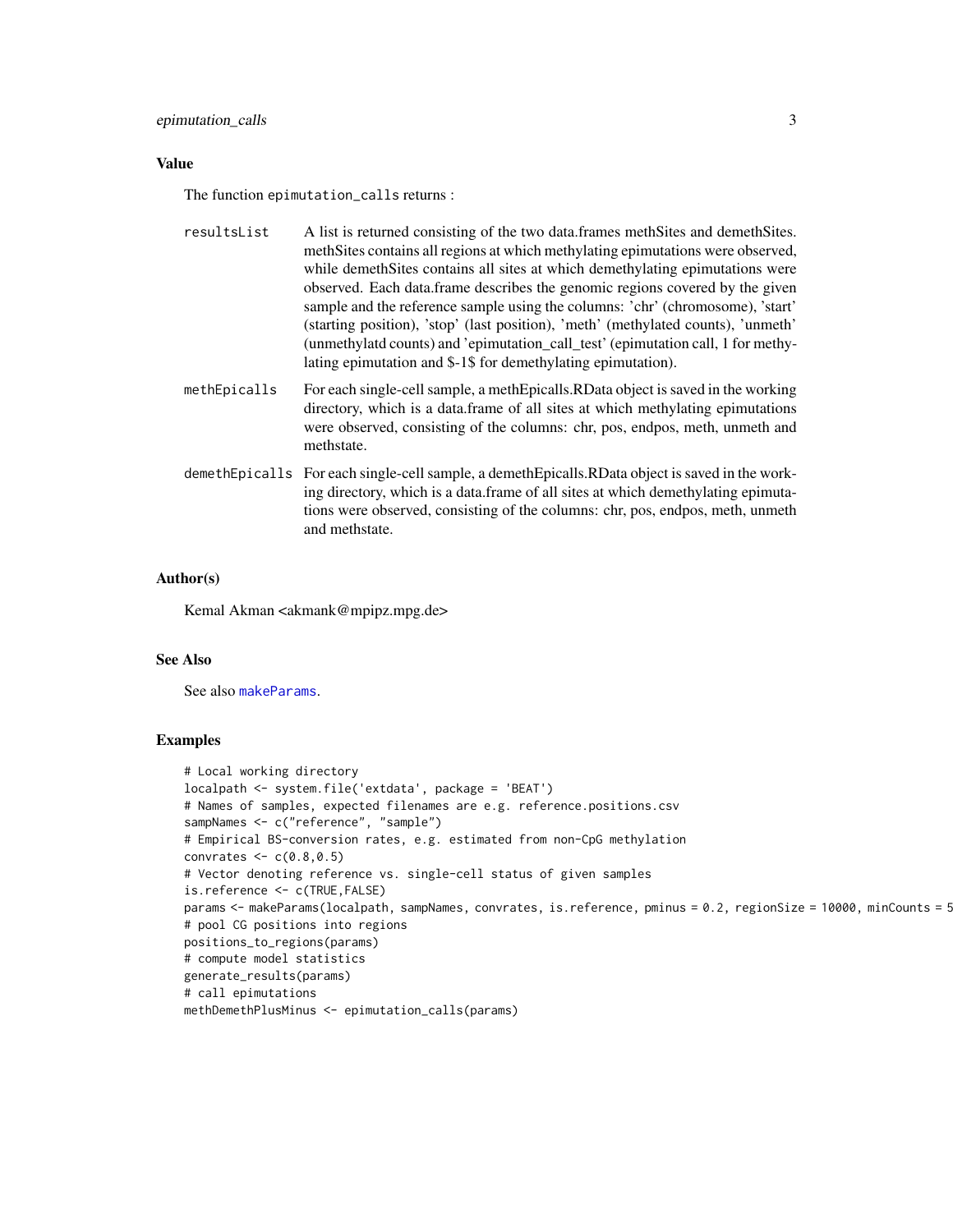<span id="page-3-0"></span>

#### Description

Computes model methylation states for genomic region counts of a list of samples.

#### Usage

generate\_results(params, outputPath = getwd())

#### Arguments

| params     | BEAT parameter object.                                                                       |
|------------|----------------------------------------------------------------------------------------------|
| outputPath | Path to which output files will be written, the default is the current working<br>directory. |

#### Format

Necessary function arguments are passed via a BEAT parameter object, which includes working path, sample names, reference sample name, model parameters and region sizes.

params Parameter object created by calling [makeParams](#page-4-1).

#### Author(s)

Kemal Akman <akmank@mpipz.mpg.de>

#### See Also

See also [makeParams](#page-4-1).

#### Examples

```
# Local working directory
localpath <- system.file('extdata', package = 'BEAT')
# Names of samples, expected filenames are e.g. reference.positions.csv
sampNames <- c("reference", "sample")
# Empirical BS-conversion rates, e.g. estimated from non-CpG methylation
convrates \leq c(0.8, 0.5)# Vector denoting reference vs. single-cell status of given samples
is.reference <- c(TRUE,FALSE)
params <- makeParams(localpath, sampNames, convrates, is.reference, pminus = 0.2, regionSize = 10000, minCounts = 5
# pool CG positions into regions
positions_to_regions(params)
# compute model statistics
generate_results(params)
```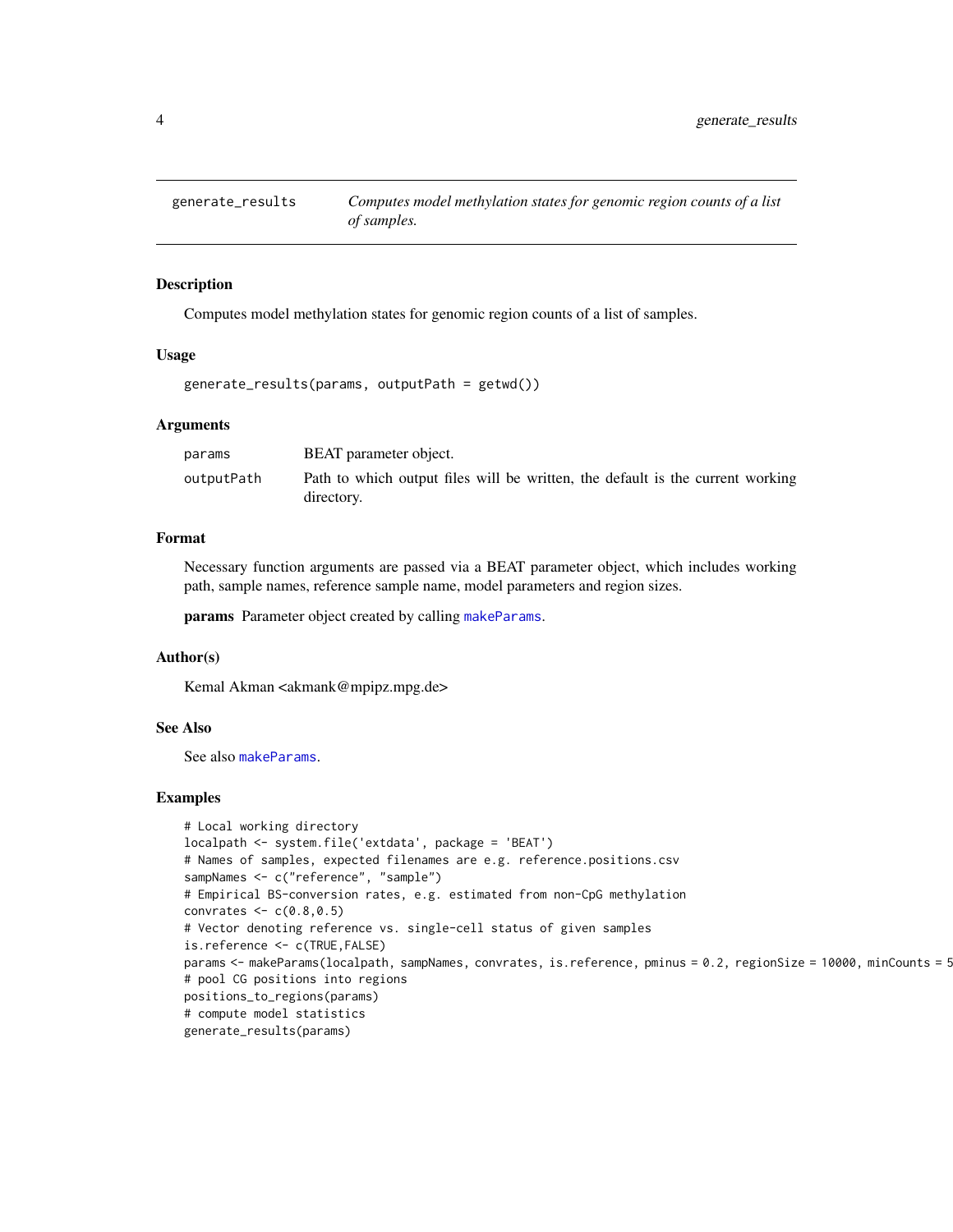<span id="page-4-1"></span><span id="page-4-0"></span>makeParams *Creates a parameter object of arguments to be used with other BEAT functions.*

#### Description

Creates a parameter object of arguments to be used with other BEAT functions.

#### Usage

```
makeParams(localpath = getwd(), sampNames, convrates, is.reference, pminus = 0.2, regionSize = 10000, m
```
#### Arguments

| localpath          | Full path to working directory from which files are read and where results are<br>saved.                                                                          |  |
|--------------------|-------------------------------------------------------------------------------------------------------------------------------------------------------------------|--|
| sampNames          | Vector of sample names to be analyzed.                                                                                                                            |  |
| convrates          | Vector of empirically determined bisulfite conversion rates per sample. Deter-<br>mines p+, the model parameter for incomplete conversion (false negative rates). |  |
| is.reference       | Vector of reference (TRUE) vs. single-cell (FALSE) status per sample.                                                                                             |  |
| pminus             | Model parameter for false conversion (false positive rate).                                                                                                       |  |
| regionSize         | Region size in nucleotides into which genomic sites are grouped.                                                                                                  |  |
| minCounts          | Minimum counts necessary for each region to be included in epimutation mod-<br>eling and analysis.                                                                |  |
| verbose            | Shows more verbose console output during computation steps.                                                                                                       |  |
|                    | computeRegions If set to TRUE, regions will be recomputed from individual positions and saved<br>as epgregions. RD at a objects for each sample.                  |  |
| computeMatrices    |                                                                                                                                                                   |  |
|                    | If set to TRUE, model parameters will be recomputed and saved as results. RData<br>objects for each sample.                                                       |  |
| writeEpicallMatrix |                                                                                                                                                                   |  |
|                    | If set to TRUE, epimutation calls will be written as RData object.                                                                                                |  |

#### Value

The function makeParams returns :

params Parameter object to be used in other BEAT functions.

#### Author(s)

Kemal Akman <akmank@mpipz.mpg.de>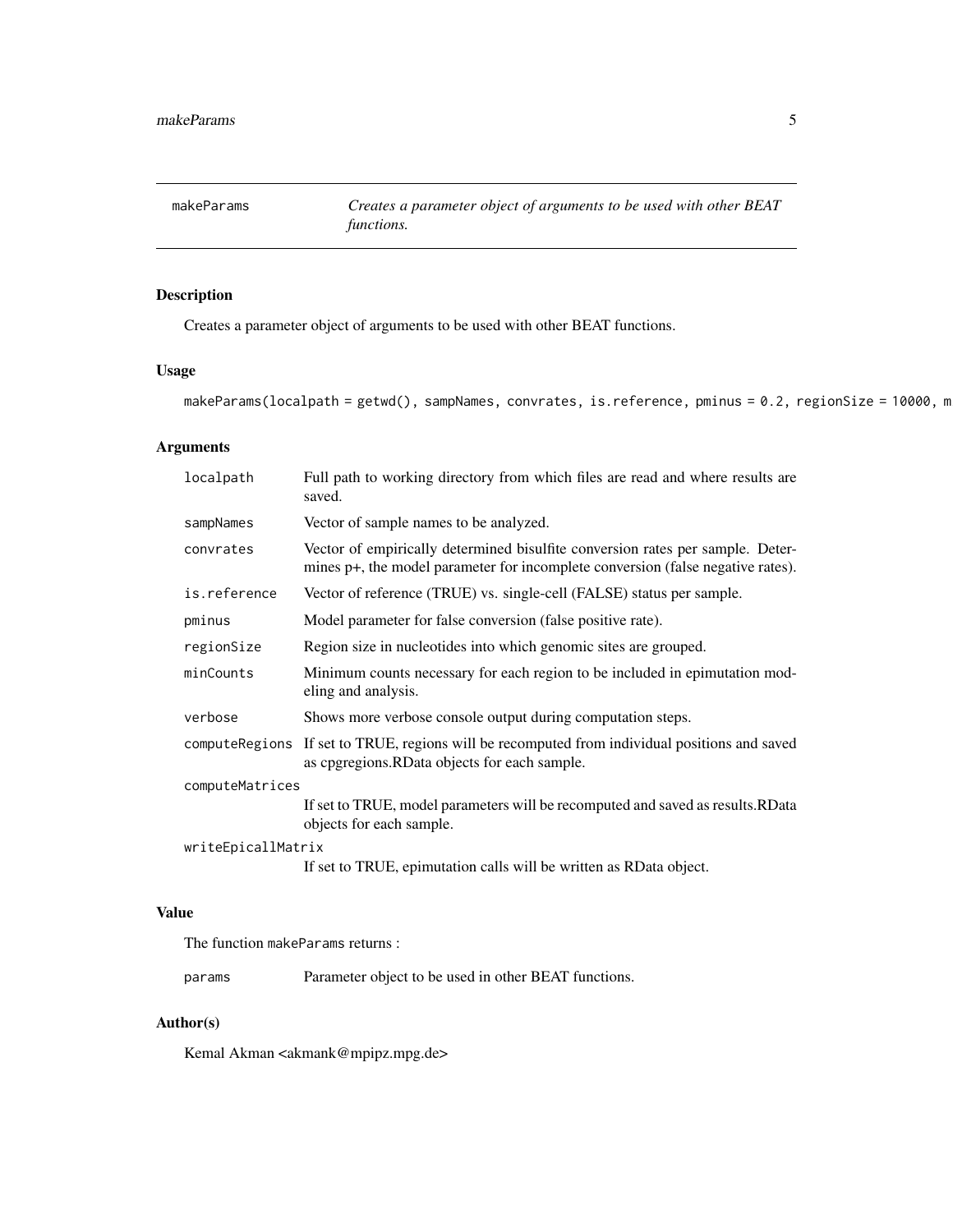#### Examples

```
# Local working directory
localpath <- system.file('extdata', package = 'BEAT')
# Names of samples, expected filenames are e.g. reference.positions.csv
sampNames <- c("reference", "sample")
# Empirical BS-conversion rates, e.g. estimated from non-CpG methylation
convrates <-c(0.8,0.5)# Vector denoting reference vs. single-cell status of given samples
is.reference <- c(TRUE,FALSE)
params <- makeParams(localpath, sampNames, convrates, is.reference, pminus = 0.2, regionSize = 10000, minCounts = 5
# Example usage of the params object
positions_to_regions(params)
```
positions *Sample dataset of CpG positions for a single cell BS-seq sample*

#### Description

Sample dataset of CpG positions for a single cell sequencing sample

#### Author(s)

Kemal Akman <akmank@mpipz.mpg.de>

positions.reference *Sample dataset of CpG positions for a reference BS-Seq sample*

#### Description

Sample dataset of CpG positions for a single cell sequencing sample

#### Author(s)

Kemal Akman <akmank@mpipz.mpg.de>

<span id="page-5-0"></span>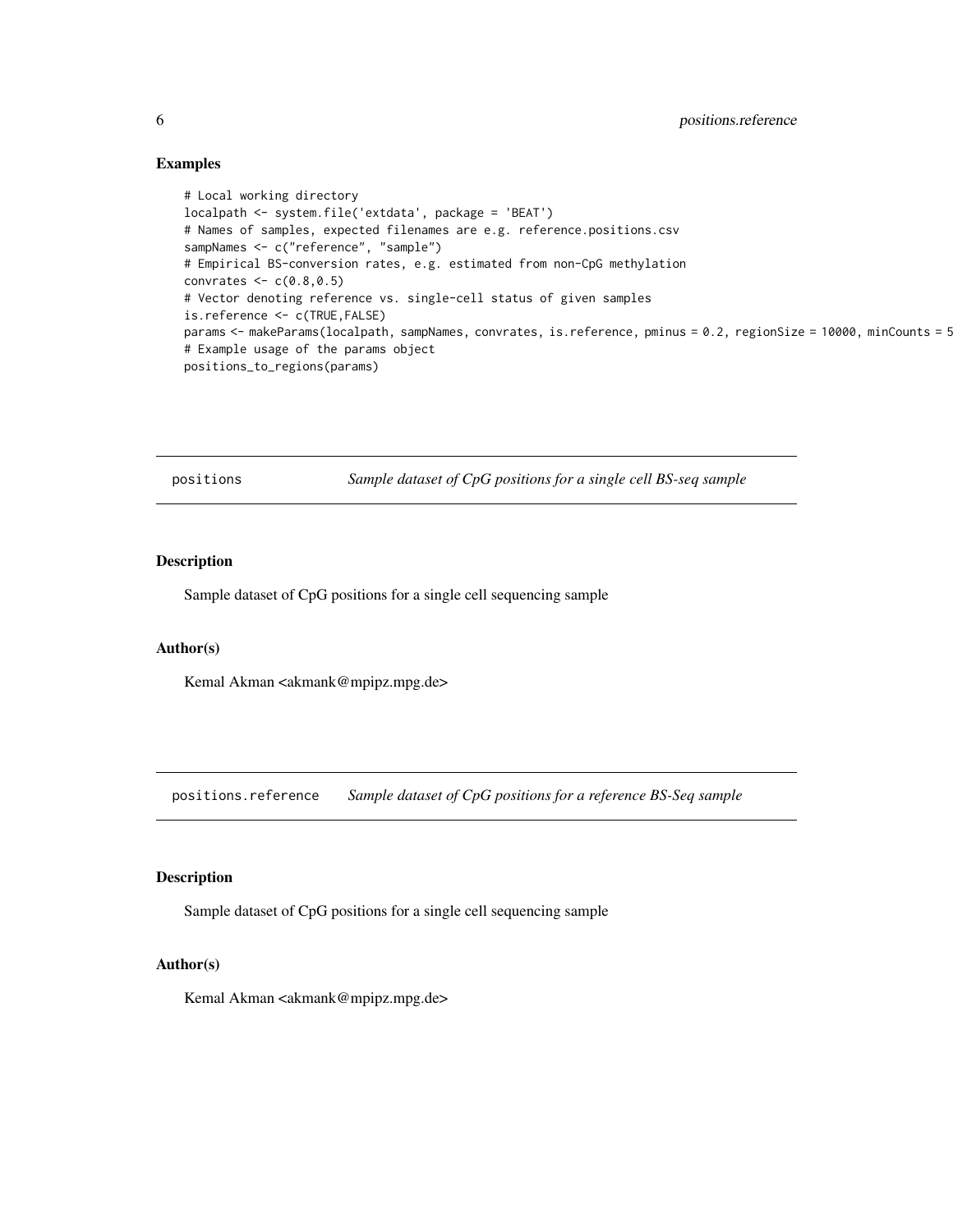<span id="page-6-0"></span>positions\_to\_regions *Converts methylation counts for single genomic positions to counts for genomic regions*

#### **Description**

Converts methylation counts of a data.frame of single genomic positions into a data.frame of counts for genomic regions.

#### Usage

 $positions_to_regions(params, outputPath = getwd())$ 

#### Arguments

| params     | BEAT parameter object.                                                                       |
|------------|----------------------------------------------------------------------------------------------|
| outputPath | Path to which output files will be written, the default is the current working<br>directory. |

#### Format

Necessary function arguments are passed via a BEAT parameter object, which includes working path, sample names, reference sample name, model parameters and region sizes.

params Parameter object created by calling [makeParams](#page-4-1).

sample.positions.csv For each sample referenced by the params argument sampleNames, a corresponding csv must be present in the working directory. The csv input must contain one row per genomic position for each CG site. Columns must be chr, pos, meth, unmeth (chromosome, position, methylated counts, unmethylated counts).

#### Author(s)

Kemal Akman <akmank@mpipz.mpg.de>

#### See Also

See also [makeParams](#page-4-1).

#### Examples

```
# Local working directory
localpath <- system.file('extdata', package = 'BEAT')
# Names of samples, expected filenames are e.g. reference.positions.csv
sampNames <- c("reference", "sample")
# Empirical BS-conversion rates, e.g. estimated from non-CpG methylation
convrates \leq c(0.8, 0.5)# Vector denoting reference vs. single-cell status of given samples
is.reference <- c(TRUE,FALSE)
```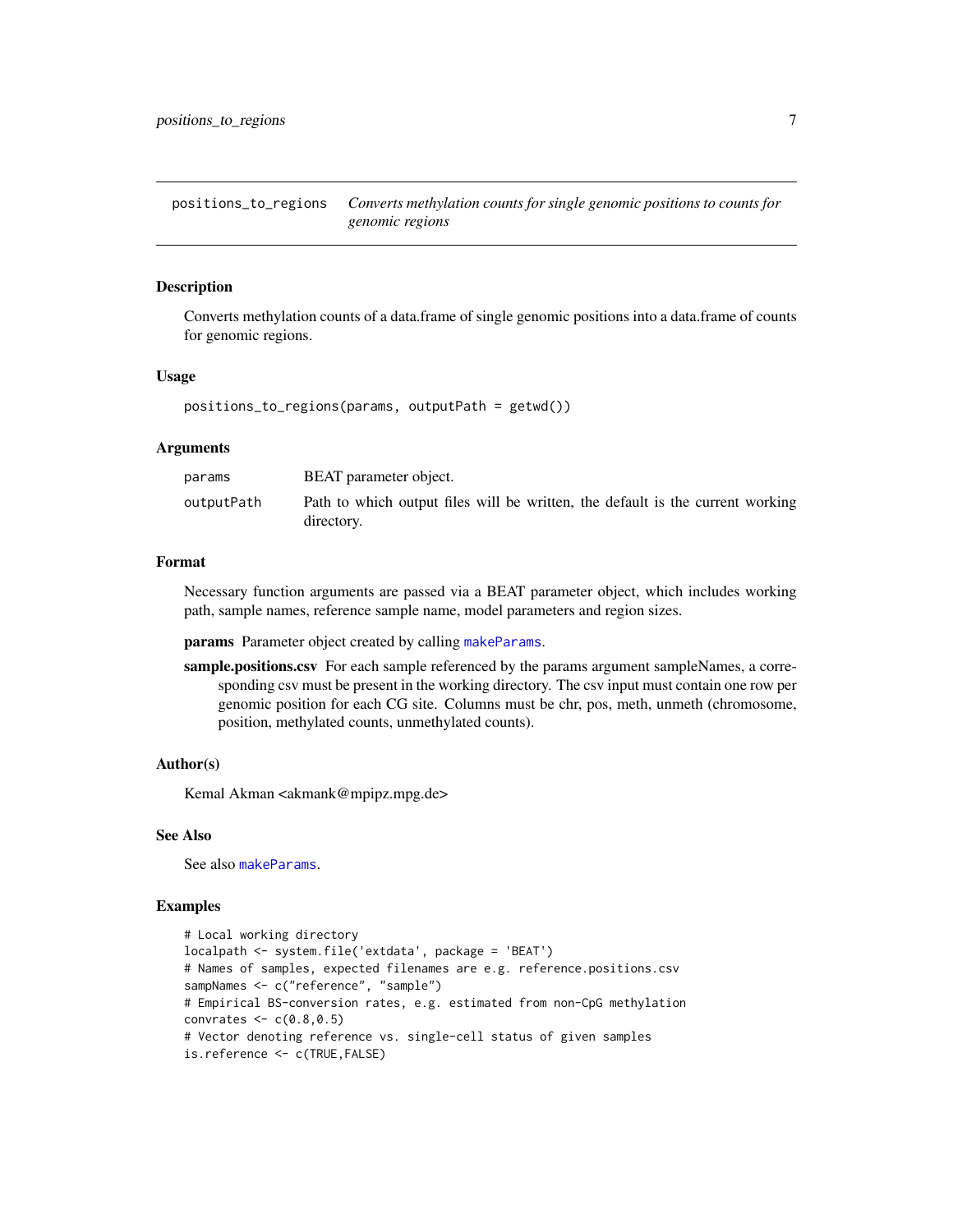#### 8 positions\_to\_regions

params <- makeParams(localpath, sampNames, convrates, is.reference, pminus = 0.2, regionSize = 10000, minCounts = 5 # Pool CG positions into regions positions\_to\_regions(params)